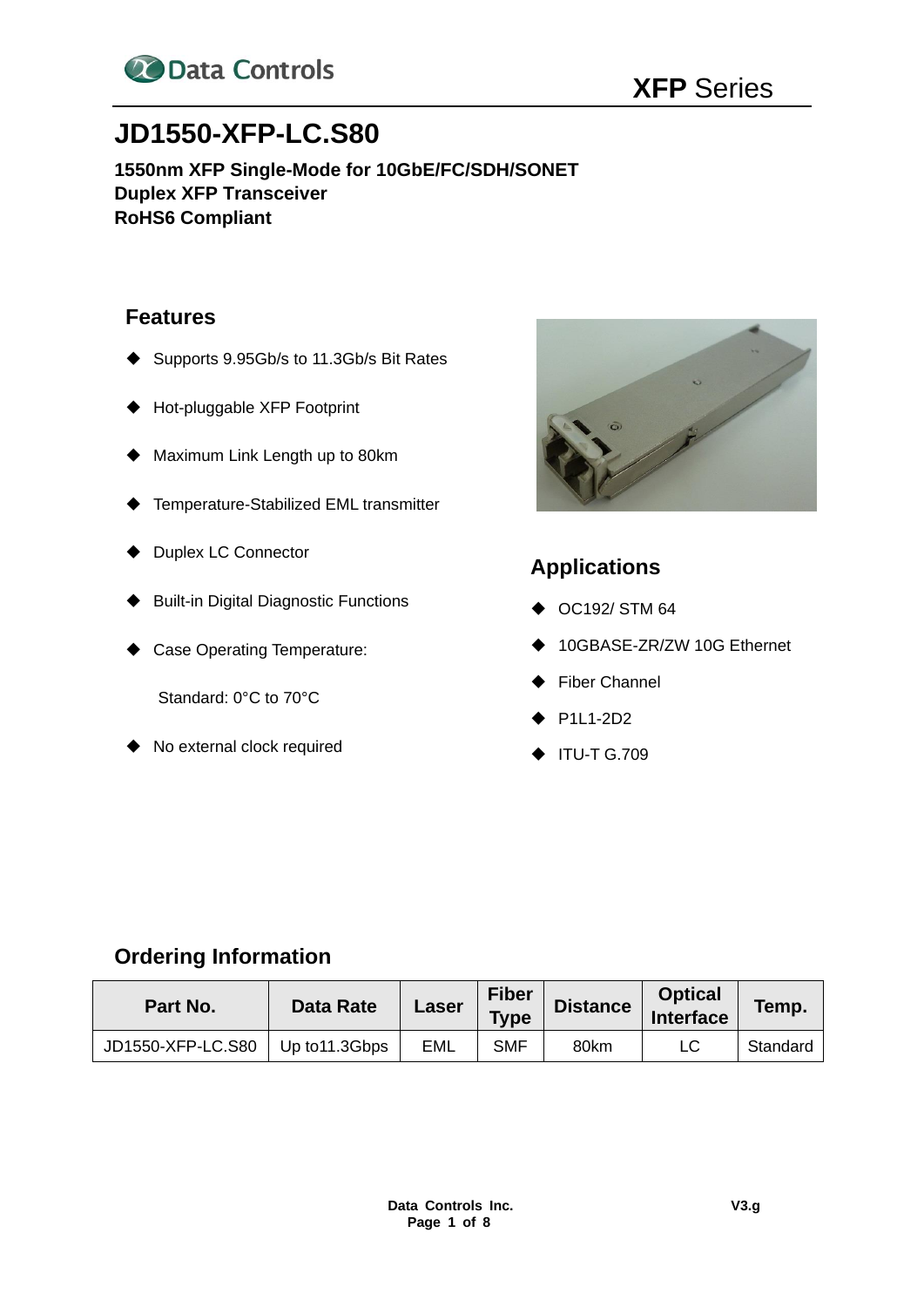# **Regulatory Compliance**

| <b>Feature</b>                                                           | <b>Standard</b>                                                                    | <b>Performance</b>                                                                                                                                                                                                                |
|--------------------------------------------------------------------------|------------------------------------------------------------------------------------|-----------------------------------------------------------------------------------------------------------------------------------------------------------------------------------------------------------------------------------|
| <b>Electrostatic Discharge</b><br>(ESD) to the<br><b>Electrical Pins</b> | MIL-STD-883G<br>Method 3015.7                                                      | Class 1C (>1000 V)                                                                                                                                                                                                                |
| <b>Electrostatic Discharge</b><br>to the enclosure                       | EN 55024:1998+A1+A2<br>IEC-61000-4-2<br><b>GR-1089-CORE</b>                        | Compatible with standards                                                                                                                                                                                                         |
| Electromagnetic<br>Interference (EMI)                                    | FCC Part 15 Class B<br>EN55022:2006<br>CISPR 22B : 2006<br><b>VCCI Class B</b>     | Compatible with standards<br>Noise frequency range:<br>30MHz to 6GHz. Good system<br>EMI design practice required<br>to achieve Class B margins.<br>System margins are<br>dependent on customer host<br>board and chassis design. |
| Immunity                                                                 | EN 55024:1998+A1+A2<br>IEC 61000-4-3                                               | Compatible with standards.<br>1KHz sine-wave, 80% AM,<br>from 80MHz to 1GHz. No<br>effect on transmitter/receiver<br>performance is detectable<br>between these limits.                                                           |
| Laser Eye Safety                                                         | FDA 21CFR 1040.10 and 1040.11<br>EN (IEC) 60825-1:2007<br>EN (IEC) 60825-2:2004+A1 | <b>CDRH</b> compliant and Class I<br>laser product.<br>TüV Certificate No. 50135086                                                                                                                                               |
| <b>Component Recognition</b>                                             | UL and CUL<br>EN60950-1:2006                                                       | <b>UL file E317337</b><br>TüV Certificate No. 50135086<br>(CB scheme)                                                                                                                                                             |
| RoHS6                                                                    | 2002/95/EC 4.1&4.2<br>2005/747/EC 5&7&13                                           | Compliant with standards*note1                                                                                                                                                                                                    |

In light of item 5 in RoHS exemption list of RoHS Directive 2002/95/EC, Item 5: Lead in glass of cathode ray tubes, electronic components and fluorescent tubes.

In light of item 13 in RoHS exemption list of RoHS Directive 2005/747/EC, Item13: Lead and cadmium in optical and filter glass. The three exemptions are being concerned for our transceivers, because our transceivers use glass, which may contain Pb, for components such as lenses, windows, isolators, and other electronic components.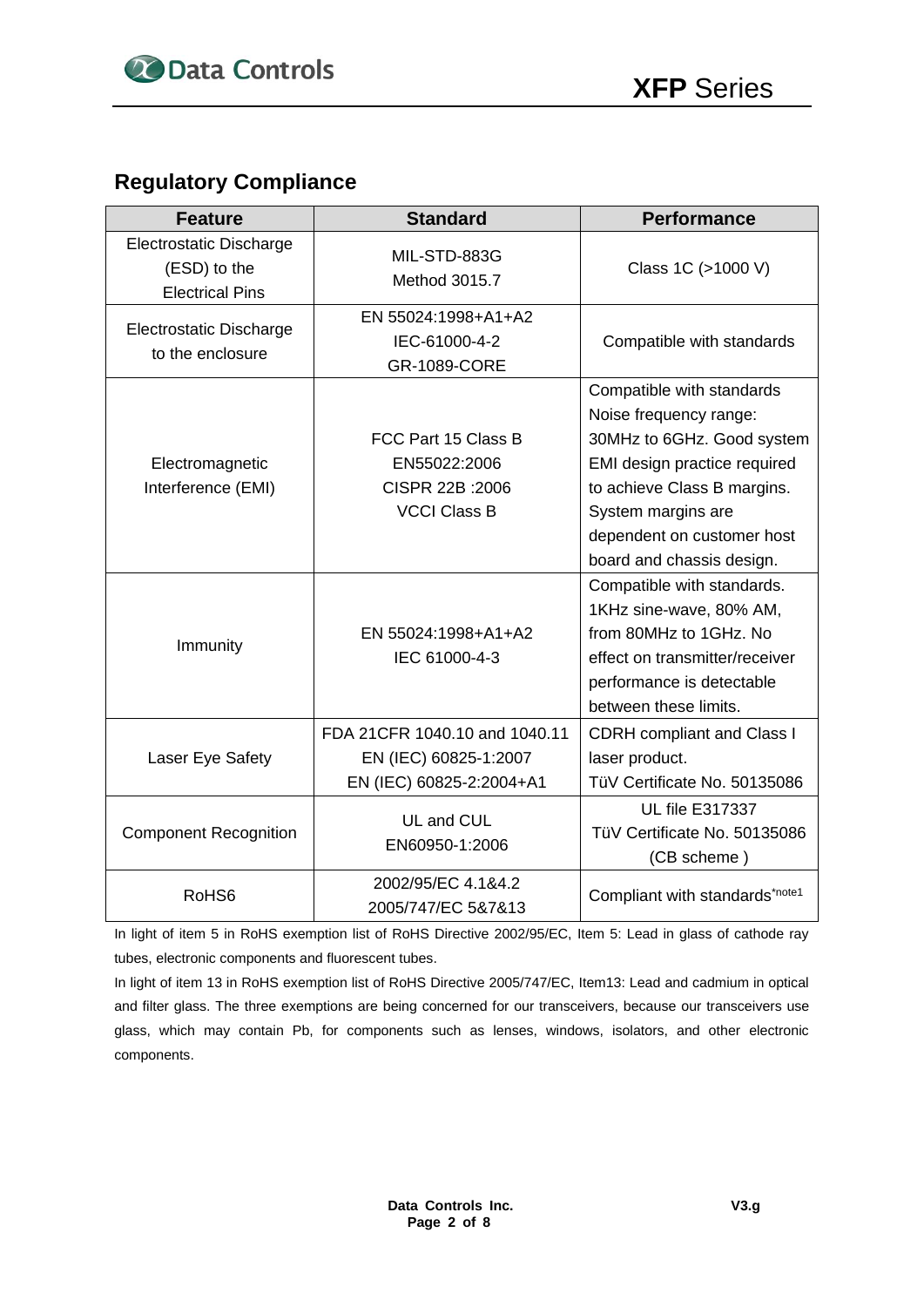# **Product Description**

The JD1550-XFP-LC.S80 single mode transceiver is small form factor pluggable module for duplex optical data communications such as 10GBASE-ZR/ZW defined by IEEE 802.3ae. It is with the XFP 30-pin connector to allow hot plug capability.

This module is designed for single mode fiber and operates at a nominal wavelength of 1550 nm. The transmitter section uses a 1550nm EML, which is class 1 laser compliant according to International Safety Standard IEC-60825.

The receiver section uses an integrated InGaAs detector preamplifier (IDP) mounted in an optical header and a limiting post-amplifier IC.

# **Absolute Maximum Ratings\*note2**

| <b>Parameter</b>         | <b>Symbol</b> | <b>Min</b> | <b>Typ</b>     | <b>Max</b> | <b>Unit</b> |
|--------------------------|---------------|------------|----------------|------------|-------------|
| Maximum Supply Voltage 1 | Vcc3          | $-0.5$     | $\blacksquare$ | 4.0        |             |
| Maximum Supply Voltage 2 | Vcc5          | $-0.5$     | $\blacksquare$ | 6.0        |             |
| Storage Temperature      | Τs            | $-40$      |                | 85         | $\sim$      |

Note2: Exceeding any one of these values may destroy the device permanently.

## **Recommended Operating Condition**

| <b>Parameter</b>              | <b>Symbol</b> | Min  | <b>Typ</b> | <b>Max</b> | <b>Units</b> |
|-------------------------------|---------------|------|------------|------------|--------------|
| Supply Voltage 1              | Vcc3          | 3.13 | 3.3        | 3.45       |              |
| Supply Voltage 2              | Vcc5          | 4.75 | 5          | 5.25       |              |
| Case Operating<br>Temperature | Tc            |      |            | 70         | $^{\circ}C$  |

# **Electrical Characteristics**

| <b>Parameter</b>                   | <b>Symbol</b>  | <b>Min</b> | <b>Typ</b>     | <b>Max</b> | <b>Unit</b> |
|------------------------------------|----------------|------------|----------------|------------|-------------|
| Main Supply Voltage                | Vcc5           | 4.75       |                | 5.25       | V           |
| Supply Voltage #2                  | Vcc3           | 3.13       |                | 3.45       | V           |
| Supply Current - Vcc5 supply       | Icc5           |            |                | 370        | mA          |
| Supply Current - Vcc3 supply       | lcc3           |            | $\blacksquare$ | 500        | mA          |
| Module Total Power                 | P              |            |                | 3.5        | W           |
| <b>Transmitter</b>                 |                |            |                |            |             |
| Input Differential Impedance*Note3 | Rin            |            | 100            |            | Ω           |
| Differential Data Input Swing      | Vin, pp        | 120        |                | 820        | mV          |
| Transmit Disable Voltage           | V <sub>D</sub> | 2.0        |                | Vcc        | V           |
| <b>Transmit Enable Voltage</b>     | $V_{EN}$       | <b>GND</b> |                | $GND+0.8$  | V           |
| Transmit Disable Assert Time       |                |            |                | 10         | <b>us</b>   |
| <b>Receiver</b>                    |                |            |                |            |             |
| Differential Data Output           |                |            |                | 850        | mV          |
| Swing*Note3                        | Vout, pp       | 340        | 650            |            |             |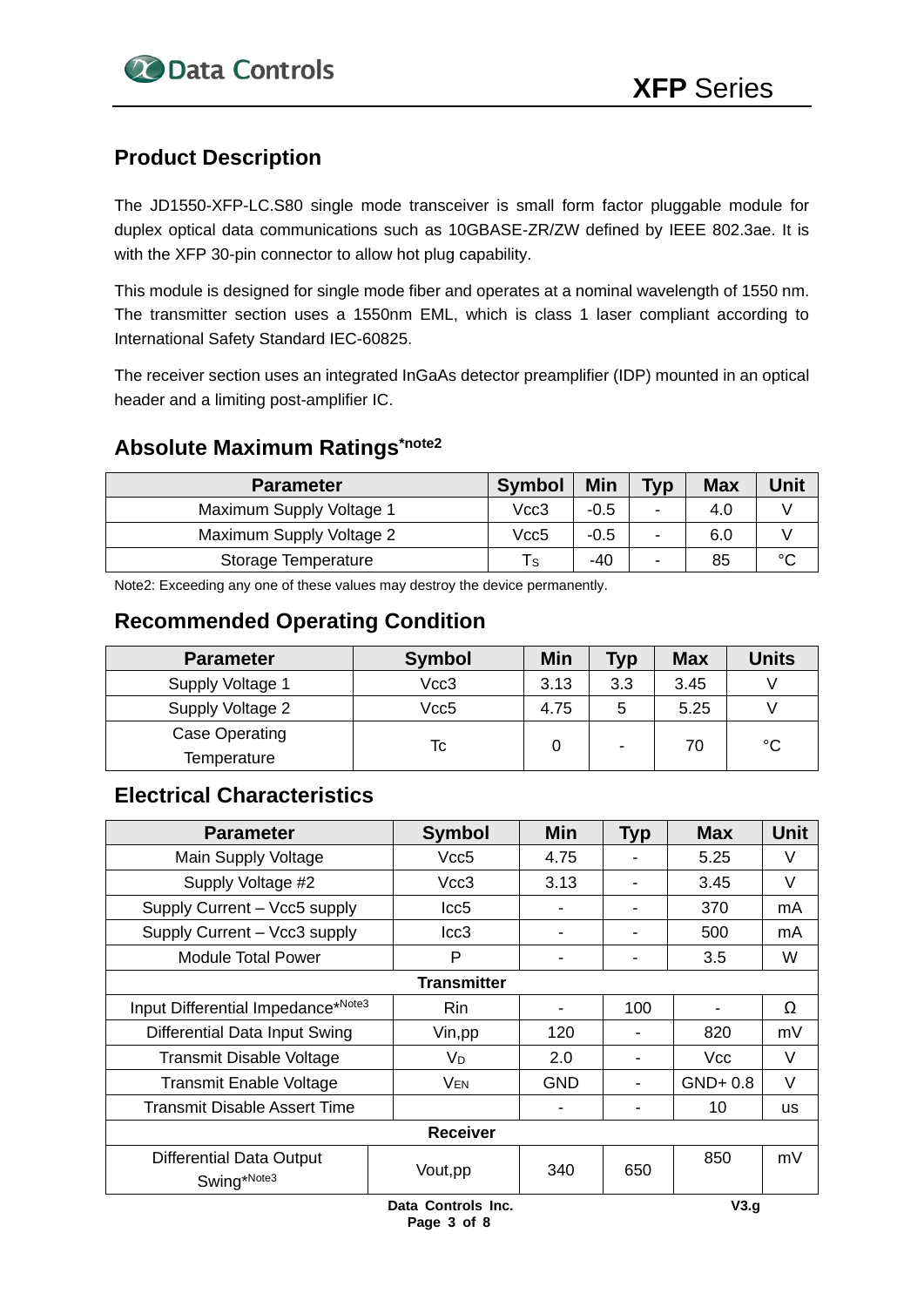

| Rise Time (20-80%) |                   | $\blacksquare$           | - | 38             | ps |
|--------------------|-------------------|--------------------------|---|----------------|----|
| Fall Time (20-80%) |                   | $\overline{\phantom{0}}$ | ۰ | 38             | ps |
| LOS Fault*Note4    | <b>VLOS</b> fault | $Vcc - 0.5$              | - | <b>VccHOST</b> |    |
| LOS Normal*Note4   | VLOS norm         | <b>GND</b>               |   | $GND+0.5$      |    |

Note3: After internal AC coupling

Note4.:Loss of signal is open collector. Logic 0 indicates normal operation; logic 1 indicates no signal detected.

# **Optical Characteristics**

| <b>Parameter</b>                           | <b>Symbol</b>             | <b>Min</b>                 | <b>Typ</b>     | <b>Max</b> | <b>Unit</b> |  |
|--------------------------------------------|---------------------------|----------------------------|----------------|------------|-------------|--|
| <b>Transmitter</b>                         |                           |                            |                |            |             |  |
| Output Power @ 9/125 SMF                   | Pout                      | $\Omega$                   | $\blacksquare$ | $+4$       | dBm         |  |
| <b>Optical Wavelength</b>                  | $\lambda$ c               | 1530                       |                | 1565       | nm          |  |
| Spectral Width (-20dB)                     | Δλ                        |                            |                | 1          | nm          |  |
| Optical Extinction Ratio@10.3Gb/s          | ER                        | 9                          |                |            | dB          |  |
| Average Launch Power of OFF<br>Transmitter | $P_{OFF}$                 |                            |                | -30        | dBm         |  |
| TX Jitter Generation (Peak-to-Peak)        | Txi                       | $\overline{\phantom{0}}$   | $\blacksquare$ | 0.1        | UI          |  |
| TX Jitter Generation (RMS)                 | <b>T</b> <sub>XjRMS</sub> |                            |                | 0.01       | UI          |  |
| <b>Relative Intensity Noise</b>            | <b>RIN</b>                |                            |                | $-130$     | dB/Hz       |  |
| Eye Mask                                   |                           | Compliant with ITU-T G.691 |                |            |             |  |
|                                            | <b>Receiver</b>           |                            |                |            |             |  |
| Receiver Sensitivity@ 9.95Gb/s*Note5       | Pmin                      |                            |                | $-24$      | dBm         |  |
| Receiver Sensitivity @ 10.3Gb/s*Note5      | Pmin                      |                            |                | $-24$      | dBm         |  |
| <b>Overload Power</b>                      | Pmax                      | -7                         |                |            | dBm         |  |
| <b>Optical Center Wavelength</b>           | $\lambda c$               | 1270                       | 1550           | 1600       | nm          |  |
| <b>Receiver Reflectance</b>                | Rf                        | $\overline{\phantom{0}}$   |                | $-27$      | dB          |  |
| <b>LOS De-Assert</b>                       | <b>LOSDEASS</b>           |                            |                | $-26$      | dBm         |  |
| <b>LOS Assert</b>                          | <b>LOSASS</b>             | $-38$                      |                |            | dBm         |  |
| <b>LOS Hysteresis</b>                      |                           | 0.5                        |                |            | dB          |  |

Note5: Back to back, measured with a PRBS  $2^{31}$ -1 test pattern and ER=9dB, BER 1X10<sup>-12</sup>.

# **Pin Descriptions**

| Pin | <b>Symbol</b>    | <b>Name/Description</b>                                                 |
|-----|------------------|-------------------------------------------------------------------------|
|     | <b>GND</b>       | <b>Module Ground</b>                                                    |
| 2   | VEE5             | Optional -5.2 Power Supply - Not required                               |
| 3   | Mod-Desel        | Module De-select; When held low allows the module to respond to         |
|     |                  | 2-wire serial interface commands                                        |
| 4   | Interrupt        | Interrupt (bar); Indicates presence of an important condition which can |
|     |                  | be read over the serial 2-wire interface                                |
| 5   | TX DIS           | Transmitter Disable; Transmitter laser source turned off                |
| 6   | VCC <sub>5</sub> | +5 Power Supply                                                         |
| 7   | <b>GND</b>       | <b>Module Ground</b>                                                    |
| 8   | VCC3             | +3.3V Power Supply                                                      |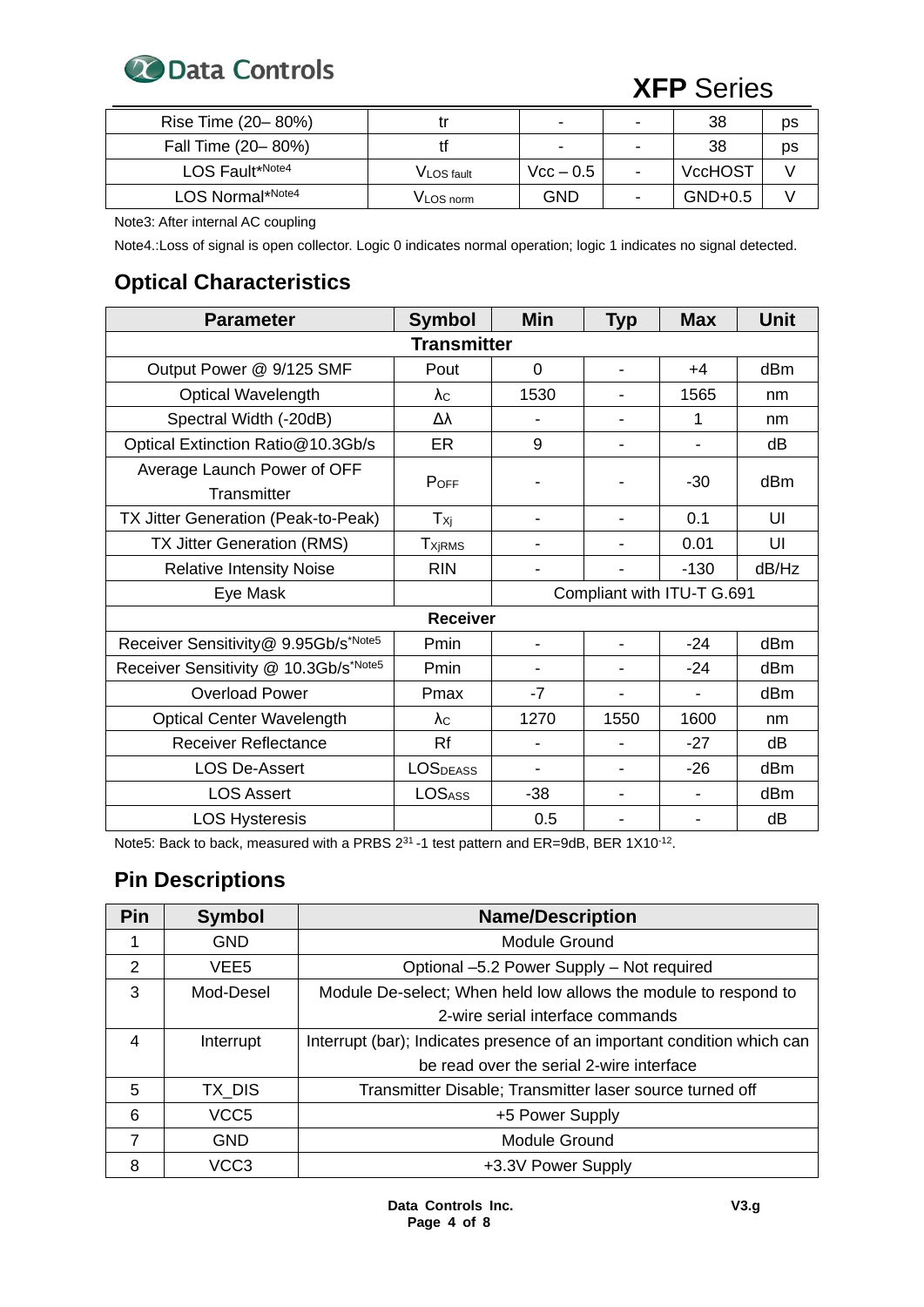

| 9  | VCC <sub>3</sub> | +3.3V Power Supply                                                     |  |  |  |
|----|------------------|------------------------------------------------------------------------|--|--|--|
| 10 | <b>SCL</b>       | Serial 2-wire interface clock line                                     |  |  |  |
| 11 | <b>SDA</b>       | Serial 2-wire interface data line                                      |  |  |  |
| 12 | Mod Abs          | Module Absent; Indicates module is not present. Grounded<br>in the     |  |  |  |
|    |                  | module.                                                                |  |  |  |
| 13 | Mod_NR           | Module Not Ready;                                                      |  |  |  |
| 14 | RX LOS           | Receiver Loss of Signal indicator                                      |  |  |  |
| 15 | <b>GND</b>       | Module Ground                                                          |  |  |  |
| 16 | <b>GND</b>       | <b>Module Ground</b>                                                   |  |  |  |
| 17 | RD-              | Receiver inverted data output                                          |  |  |  |
| 18 | $RD+$            | Receiver non-inverted data output                                      |  |  |  |
| 19 | <b>GND</b>       | <b>Module Ground</b>                                                   |  |  |  |
| 20 | VCC <sub>2</sub> | +1.8V Power Supply - Not required                                      |  |  |  |
|    |                  | Power Down; When high, places the module in the low power              |  |  |  |
|    |                  | stand-by mode and on the falling edge of P_Down initiates a module     |  |  |  |
| 21 | P Down/RST       | reset                                                                  |  |  |  |
|    |                  | Reset; The falling edge initiates a complete reset of the module       |  |  |  |
|    |                  | including the 2-wire serial interface, equivalent to a<br>power cycle. |  |  |  |
| 22 | VCC <sub>2</sub> | +1.8V Power Supply - Not required                                      |  |  |  |
| 23 | <b>GND</b>       | Module Ground                                                          |  |  |  |
| 24 | RefCLK+          | Reference Clock non-inverted input, AC coupled on the host board -     |  |  |  |
|    |                  | Not required                                                           |  |  |  |
| 25 | RefCLK-          | Reference Clock inverted input, AC coupled on the host board - Not     |  |  |  |
|    |                  | required                                                               |  |  |  |
| 26 | <b>GND</b>       | <b>Module Ground</b>                                                   |  |  |  |
| 27 | <b>GND</b>       | Module Ground                                                          |  |  |  |
| 28 | TD-              | Transmitter inverted data input                                        |  |  |  |
| 29 | TD+              | Transmitter non-inverted data input                                    |  |  |  |
| 30 | <b>GND</b>       | <b>Module Ground</b>                                                   |  |  |  |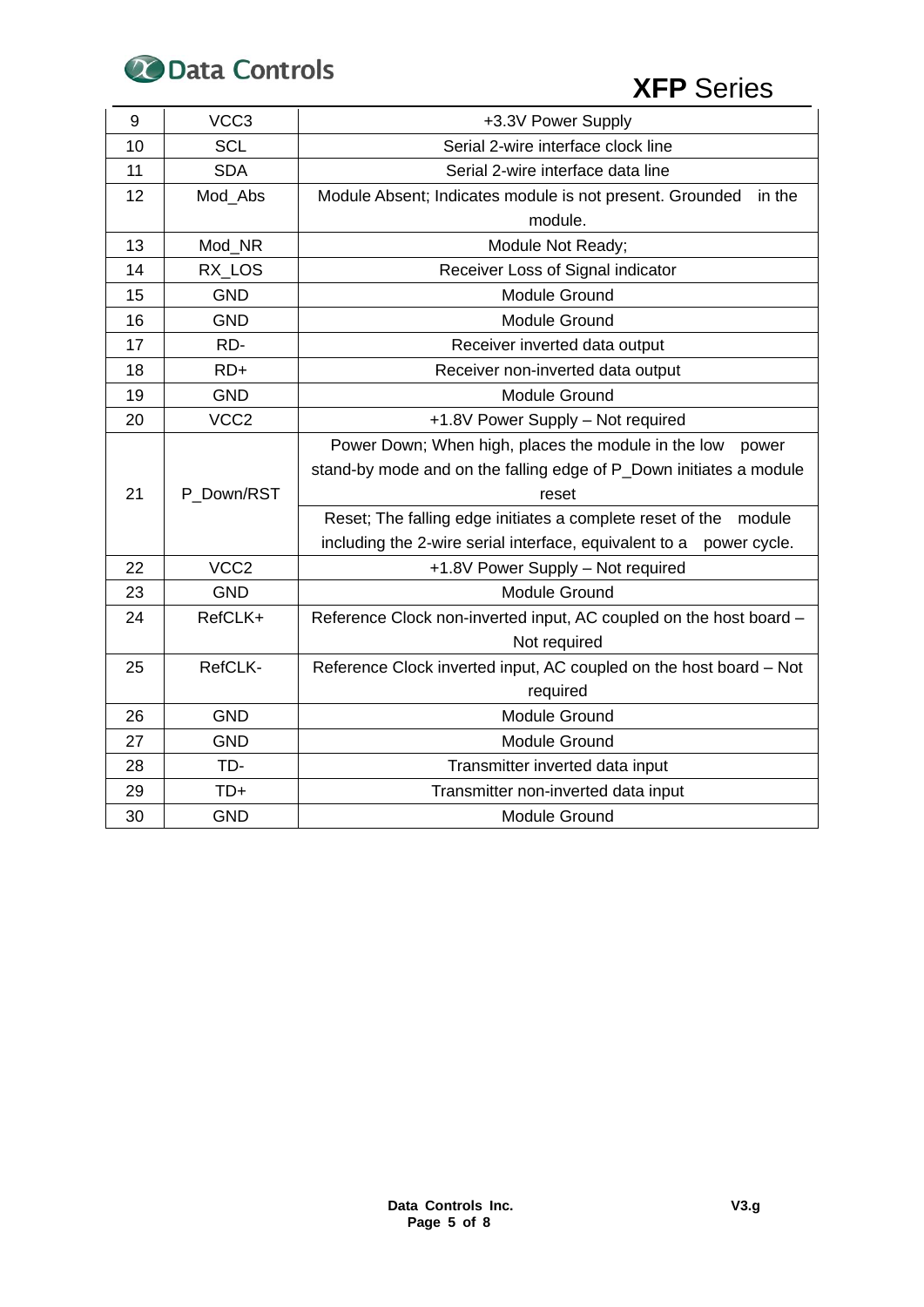

### **Pin arrangement**



### **Pin Numbers and Name**

# **Digital Diagnostic Functions**

JD1550-XFP-LC.S80 Small Form Factor 10Gbps (XFP) transceivers are compliant with the current XFP Multi-Source Agreement (MSA) Specification Rev 4.5.

As defined by the XFP MSA, our XFP transceivers provide digital diagnostic functions via a 2-wire serial interface, which allows real-time access to the following operating parameters:

- Transceiver temperature
- **Laser bias current**
- **Transmitted optical power**
- Received optical power
- Transceiver supply voltage

It also provides a sophisticated system of alarm and warning flags, which may be used to alert end-users when particular operating parameters are outside of a factory-set normal range.

The operating and diagnostics information is monitored and reported by a Digital Diagnostics Transceiver Controller inside the transceiver, which is accessed through the 2-wire serial interface. When the serial protocol is activated, the serial clock signal (SCL pin) is generated by the host. The positive edge clocks data into the XFP transceiver into those segments of its memory map that are not write-protected. The negative edge clocks data from the XFP transceiver. The serial data signal (SDA pin) is bi-directional for serial data transfer. The host uses SDA in conjunction with SCL to mark the start and end of serial protocol activation. The memories are organized as a series of 8-bit data words that can be addressed individually or sequentially. The 2-wire serial interface provides sequential or random access to the 8 bit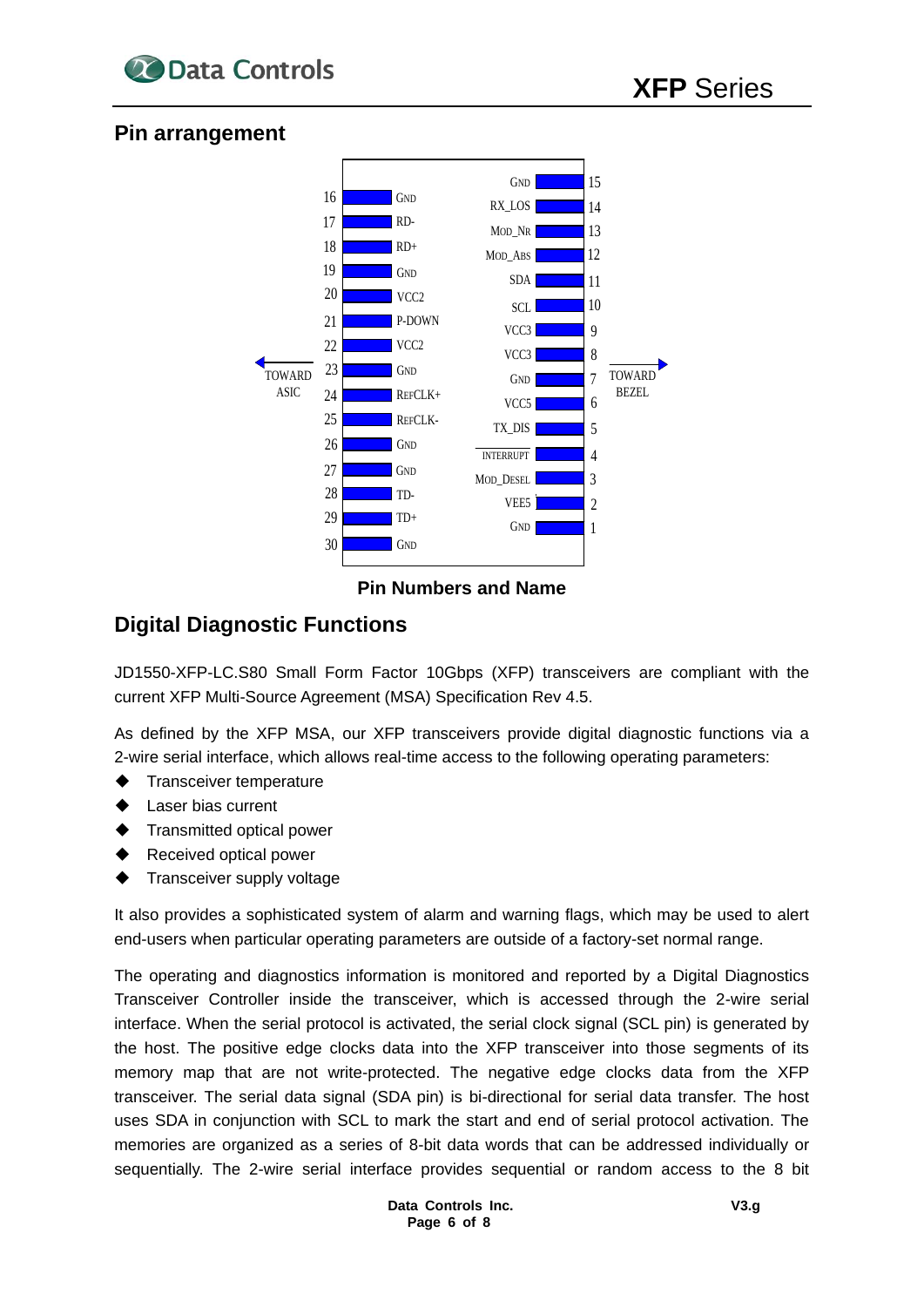

parameters, addressed from 000h to the maximum address of the memory.

# **Recommended Host Board Power Supply Circuit**



# **Recommended High-Speed Interface Circuit**